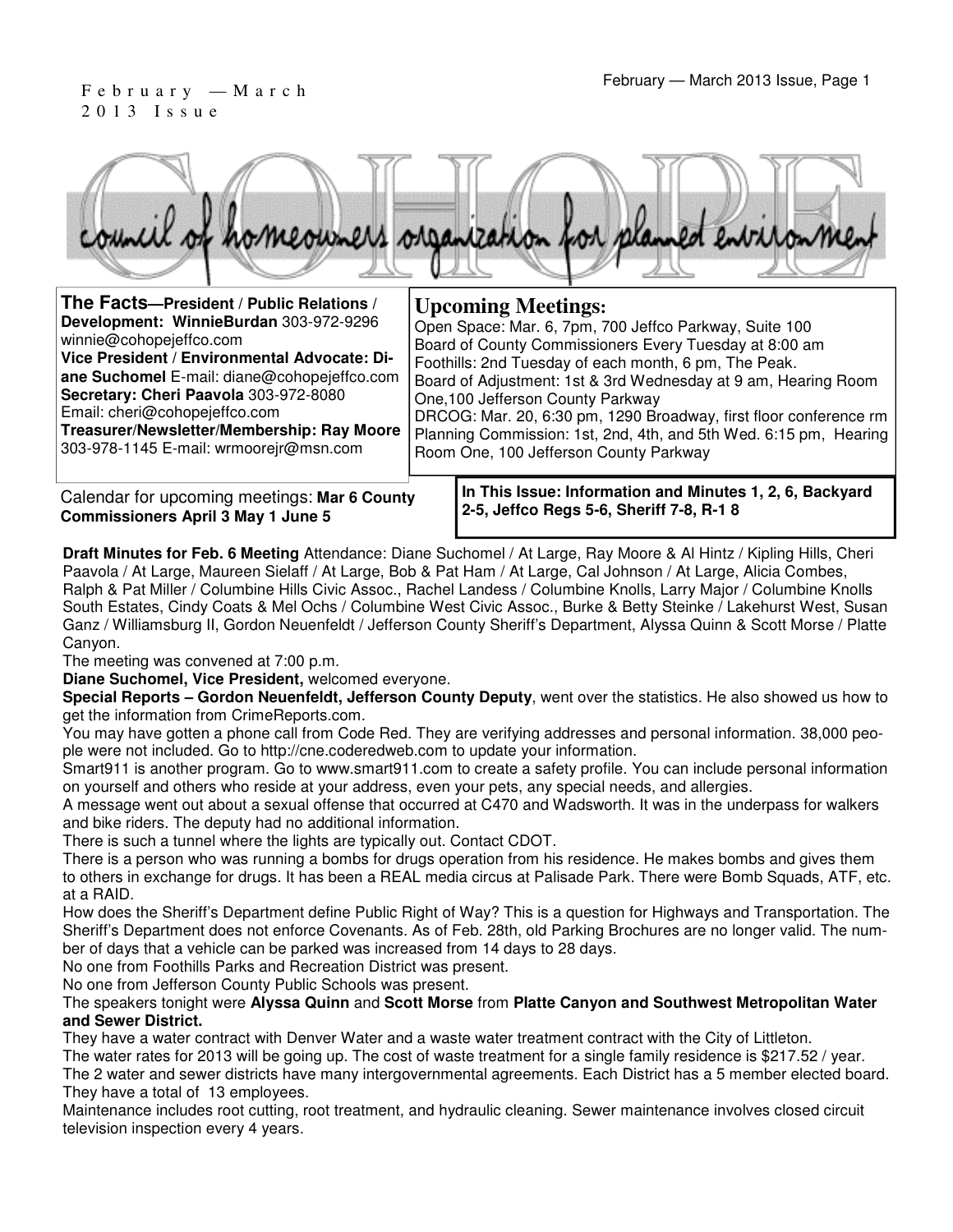In order to keep the sewers clean, please don't put grease down the drains.

They do water maintenance from March until October. Maintenance involves valve, fire hydrant, and dead end main flushing.

Where does ownership and maintenance start for the customer? Customer owns the sewer pipe up to and including connections at the sewer main. For water, the customer is responsible from the curb stop to the house. If something goes wrong, the cost is usually \$5 - 7,000.

They use the curb stop for water because they can shut off the water to a house at the curb stop. If a homeowner needed to repair their pipe to the water line, then the water would have to be shut off for the entire street. This is not good for the other customers. If you need help finding your curb stop, you can contact your water and sewer district.

Several areas are being targeted by an insurance company. It is just a sales letter. It is not coming from the Water and Sewer District.

There is a new thing happening when a home is sold. The contract includes scoping out the pipes. There are some companies that are using the information to insist on the seller to fix the issue or the buyer will not buy the house. You can contact Platte Canyon or Southwest Metropolitan Sewer and Water District for help. They can evaluate the scope results with the customer.

Does the bentonite in the area shift pipes? Yes. Generally the pipes collapse on the sides, but flow is not affected. Repair is not needed.

What they have been doing lately to repair main lines is to use a liner. The liner goes into the existing line. Then it is cured in place. This option is cheaper.

There are lots of water conservation rebates available from Denver Water. The washing machine rebate ends in June. On Financials, Platte Canyon Water and Sewer District has revenues from taxes. Southwest Metropolitan Water and Sewer District does not because they were making enough on investments to cover the revenue needs. And everyone should be aware of how investments have been doing the last few years. At the current projections, Southwest will run out of money in 2030. They are looking at their options now. A mil levy would require a vote. A surcharge only needs a notice to be published, then Denver Water would collect the additional monies.

City of Littleton sewer rates were discussed. The treatment plant is owned by Littleton and Englewood. The associated costs are offset by the City's general fund. If you don't live in the City, then you don't contribute to the general fund. This is why the City voted to charge out of city residences more.

#### **Reports from Officers**

Roll Call was taken. We had 15 members present and have a quorum.

**Winnie Burdan, President**, was not present.

**Diane Suchomel, Vice President,** said that we have asked the County Commissioners to speak at our next meeting. Another possibility is Foothills Parks and Recreation District.

The County Commissioners made a lot of changes to the Planning Guide. A vehicle can now be parked 28 days per year instead of 14 days. 28 days/year is the maximum time allowed for recreational vehicles to be parked on the county right of way in the unincorporated part of the county. The revised policy will change the regulations for parking cars/trucks on the county's right of way( which includes county maintained streets) and it addresses other situations that were-

n't addressed in the current policy. They also did away with notarized affidavits. They still need complaints from 2 different addresses, but they no longer need to be notarized.

Deer Creek Golf Club has an application to rezone the back 9. They intend to build houses.

At the County Commissioners meeting, they voted on a new bus bench contract. The old company went out of business. They also passed a resolution in favor of the 2nd Amendment, the right to bear arms.

**Ray Moore, Treasurer,** was present. We have \$1,645.77.

**Cheri Paavola, Secretary,** was present. The November minutes were approved without any changes. **Old Business** None.

**New Business.** Jeffco Zoning Resolutions, section 9 Home Occupations has all of the details about allowable types of home occupations in unincorporated Jeffco, the permit process, and details of the process to be followed if a person applies for an exception to operate a type of business that is not allowed under the current zoning regulations. If the person applies for an exception to operate a type of business that isn't currently allowed in the zoning resolutions, then a hearing on their application for exception will be held by the Board of Adjustment and a yellow hearing notice sign will be prominently posted on that property for at least 15 days prior to the hearing date. The Board of Adjustment may attach conditions to any approval they may grant. (See page 4 for County Regulations)

**Announcements** The Jeffco Student's Annual Senior Citizens Prom is Saturday, March 9, from 3:30 until 5:00 at Summit Ridge Middle School. It is free.

Rachel Landess from Columbine Knolls HA introduced herself. No one has been attending from their HOA. A different member of their Board will attend each month.

We adjourned at 8:56 p.m.—Cheri Paavola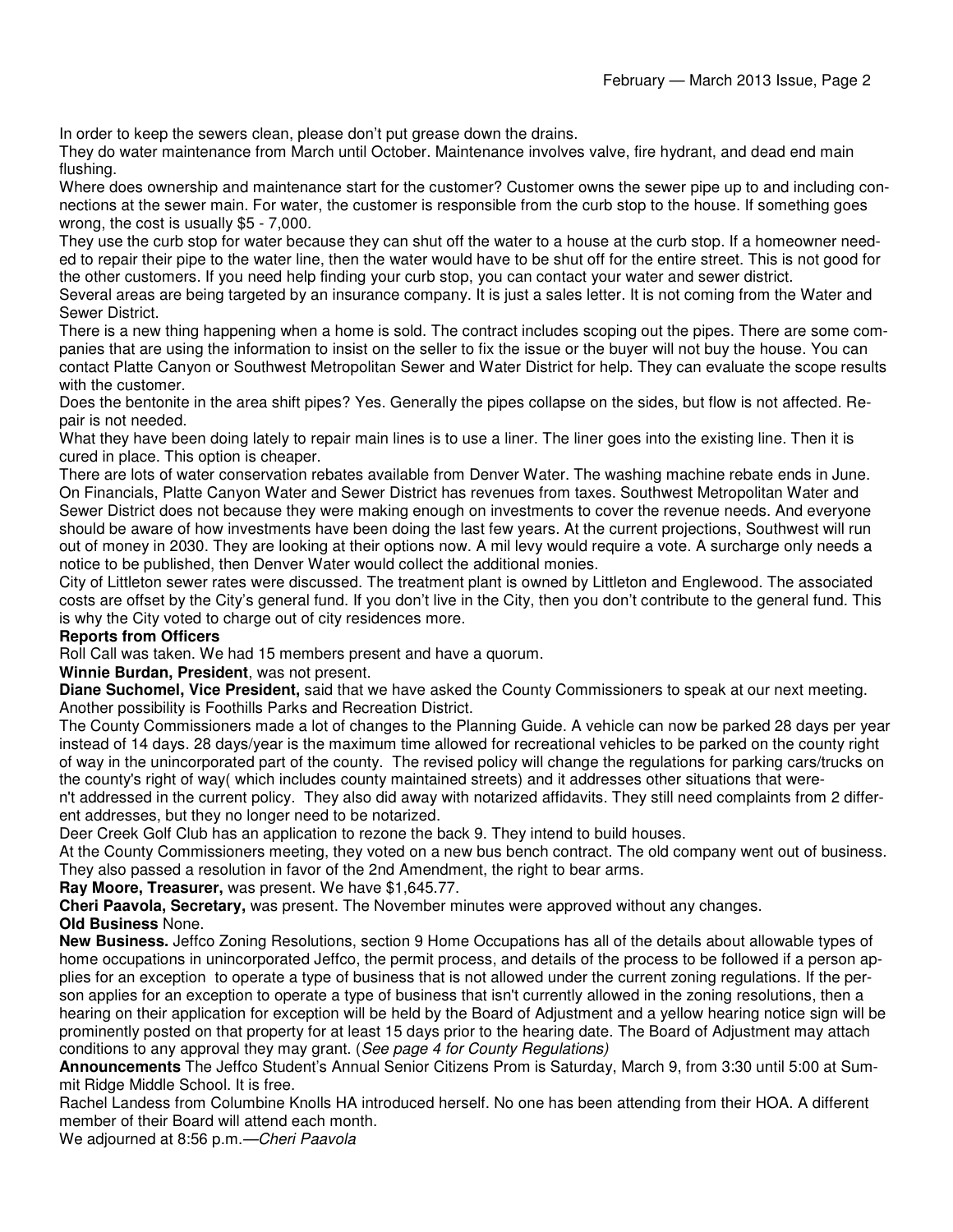# THE BACKYARD

## Columbine Hills Civic Association

From **Draft Minutes of the January Board Meeting** Meeting was called to order at 9:20 a.m. by vice president Robert Bruso. There were seven board members and two home-owners in attendance.

Treasurer's Report Bills to Colorado Lasertype, P. O. Box rental for 2013, and Pro Disposal bill for fall Dumpster day have been paid.

Old Business Discussion was held on modifying the Columbine Hills Civic Association membership form to mention CHI-CA activities such as the "Adopt a Park" project that involves our new playground at S. Kendall Blvd. and W. Canyon Ave. Envelopes have been purchased for the annual membership drive that goes out in February.

Vice president Bruso will file Columbine Hills Civic Association's non-profit status with the state.

Discussion centered on limiting Dumpster Day to a once a year activity due to cost. Discontinuing the Annual Garage Sale was also discussed.

New Business Motion was made and passed to donate funds to Columbine High School for their After Prom expenses.

Motion was made and passed to donate funds to CHE towards enhancing learning expenses.

Motion was made and passed to add Robert Bruso to the check signing list.

Motion to adjourn was made at 10:15 a.m.— Secretary, Randy Montgomery

# **Columbine Knolls South II REVIEW**

From **President's Corner** The Annual Meeting of the Columbine Knolls South II Homeowners' Association was held on January 8, 2013. The purpose of the meeting was to vote new members to the Board of Directors and review and approve the CKSII 2013 Annual Budget. The membership approved the 2013 Annual Budget and elected Jon Brouillet and Bob Pellegrini to serve a two year term on the Board of Directors. Current Board of Director member, Debbie Opperman, was elected to an additional two year term. Completing the second year of their two year term on the Board of Directors will be Stephanie Haberkorn, John Schutt, Jane Schaefer and Tom Tellschow. I would like to thank both Ron Cunning and Justin Phillips who are leaving the Board of Directors following the completion of their terms. Ron not only served as treasurer but was the liaison between our trash provider and the HOA. Justin chaired the ACC Committee. Both members will be greatly missed. Barb Steward will continue as the newsletter editor and Greg Steward will continue his duties as webmaster. The Social Committee, consisting of Bob Haberkorn, Jon and Susan Brouillet, Dean Fitches, Steve Kalney and Tom and Donna Tellschow, is ready to start planning an exciting event for the summer and the Holiday Hayride. The Landscape Committee, consisting of Debbie Opperman, Jay Seifert, Donna Tellschow, Anita and Tom Schicktanz and Joan Weyhmiller, will be busy maintaining the gardens at the entryway on Chatfield and Yukon. A special thank you goes to all of the volunteers that have agreed to help make this a successful year!

The Columbine Knolls South II Board of Directors will have a full agenda to address at the regularly scheduled meetings during the upcoming year. This will include: Approval of ACC requests; Ongoing enforcement of the HOA covenants through our property manager and attorney; Managing the CKSII Association approved budget; Communication through the monthly newsletter; Maintaining the website; Working with Waste Management to plan the large trash pick-up day; Scheduling and marketing CKSII Community Garage Sale; Recruitment and engagement of new members;

Planning and implementing a summer event and the Holiday Hayride; Maintaining the gardens at the entry way on Chatfield and Yukon; Decorating the entryway on Chatfield and Yukon for the holidays.

We are still in need of additional volunteers. Please contact me or any board member if you are interested.— Stephanie Haberkorn, President

From **Columbine Knolls South II Homeowners Association Annual Meeting Minutes – January 8, 2013** President, Stephanie Haberkorn, called the Annual Meeting to order at 7:12 p.m. Stephanie confirmed that there were HOA members in attendance from 24 homes plus proxies from 5 other homes, bringing the total to 29. Current HOA membership at the time of the annual meeting was 258. The ten percent attendance requirement for a quorum was therefore met and business could be conducted.

Secretary Jane Schaefer read the 2012 Annual Meeting minutes. A motion was made by Matt Schaefer to approve the minutes as read. The motion was seconded by Steve Kalney. The vote was then taken and the motion was unanimously approved.

TREASURER'S REPORT: Ron Cunning gave the treasurer's report for the period ending December 31, 2012. PROPOSED BUDGET: Ron Cunning presented the pro-posed 2013 HOA Budget with an estimated income of \$65,465.00 and estimated expenses of \$68,750.00. Members asked questions regarding the decline in anticipated income for 2013 compared to 2012. It was explained the 2012 income was a projection based on anticipated new mem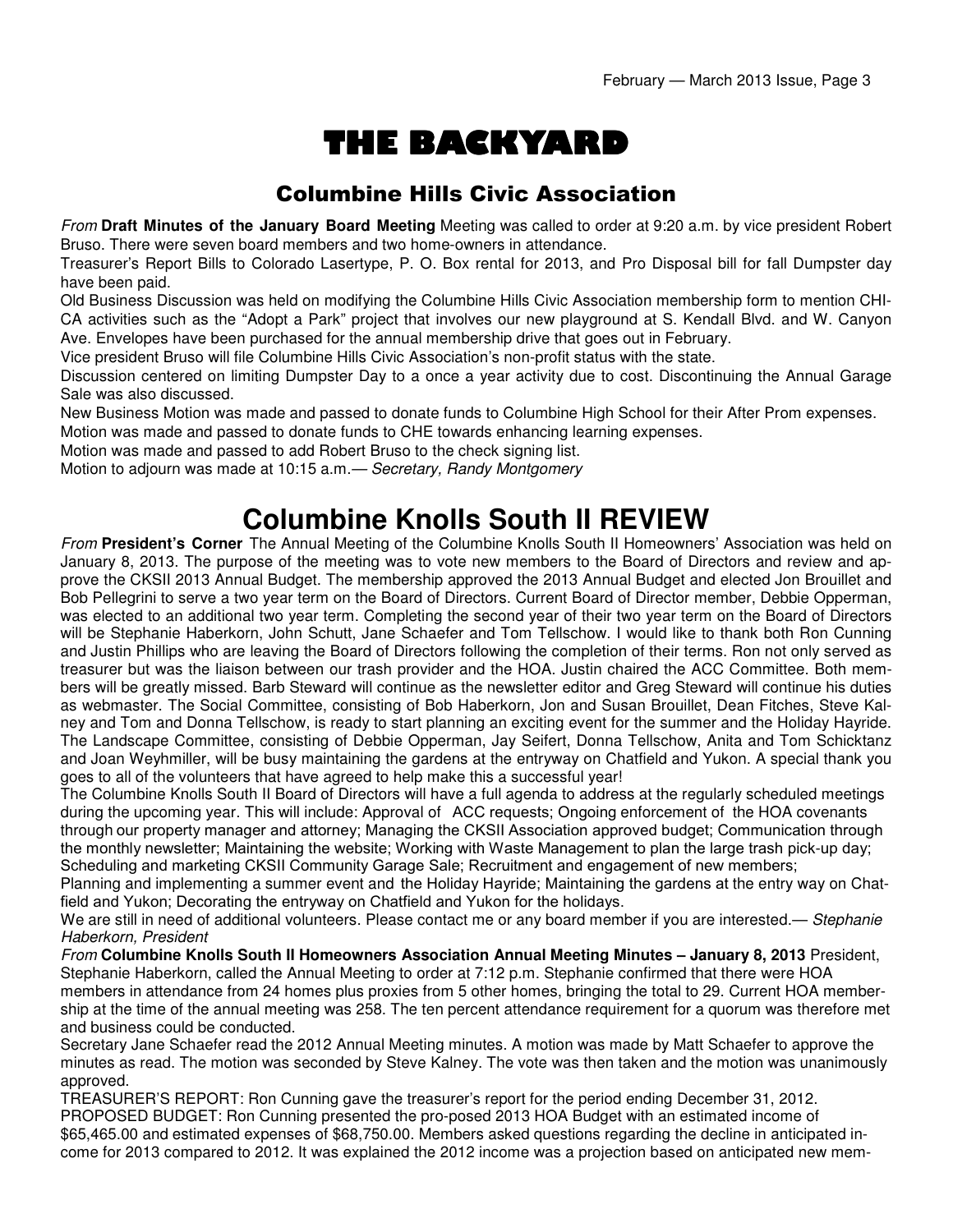bers. The HOA membership continues to grow with a total of 292 paid members on December 31, 2012. Dean Fitches motioned to approve the budget as presented. Bob Haberkorn seconded and the motion passed unanimously.

ELECTION OF BOARD MEMBERS: Since 2013 is an odd-numbered year, the bylaws require that three board of director vacancies need to be filled. Debbie Opperman, Justin Phillips and Ron Cunning have completed their two-year term. The floor was opened for nominations. Debbie Opperman, Robert (Bob) Pellegrini, and John Brouillet were nominated. Nominations were closed and the vote taken. All three nominees were unanimously approved. The meeting was adjourned at 7:42 pm.

# The Leawood Rapporter

From **Leawood Civic Association Minutes of January 8, 2013** The meeting was called to order at 7:11 pm. In attendance were Mike Shaw, Paul O'Connor, Nancy Bock, Rhonda Eveleth, and Laurel McFerrin-Ontiveros. The treasurer was not present so the treasury report was not discussed other than a few invoices that need to be paid for Santa Party crafts. The minutes of the November LCA meeting as published in the December Rapporter were approved.

The 2013 Membership Drive will begin in February. No changes in fee structure were discussed and the membership form will be included in the February and March issues of the Rapporter. The 2013 LCA Scholarship appli-cation will also appear in these issues, with the application deadline on March 31st. Scholarship rewards will depend on the donations received since the last scholarship was awarded. Nancy Bock will head up this program again this year.

Dates were set for the following events: Easter Egg Hunt - March 23 (bad weather day March 30), Garage Sale - May 17/18, Spring Cleanup - June 8.The board decided to have an LCA Volunteer Night to encourage Leawood residents to join the board and/or volunteer to help the LCA with membership and events going forward. This event will take place on April 9th. The LCA will purchase pizza, beverages, and cookies and hold an open-forum type meeting.

This event will hopefully encourage Leawood residents to come learn about the LCA and share ideas and opinions about upcoming and possibly new events/activities. The six members currently on the board really need some assistance to keep moving forward, and there is hope that this neighborhood gathering will give some folks incentive to get more involved, even if on a minor scale.

The meeting adjourned at 8:07 pm. The next LCA meeting will take place on Tuesday, February 5that 7:00 at the ReMax building.

From **Leawood Recreation and Park District Minutes of Jan. 9, 2013** The Board meeting was called to order at at 6:35 PM at Leawood Elementary School by President Kyle Sargent. Members present were: Mibby Luedecke, Donna Snyder, Charlie Campbell, Linda Smith and Parks Manager, Dave Padilla.

Approval of Minutes– Mibby moved the minutes of the December 12, 2012 meeting be approved as submitted, Donna seconded and the motion passed.

**Public Comment–** A resident requested the Board consider installing some kind of mile markers for walkers/runners to reference distance at Weaver Park. The Board will add this idea to the project list for 2013. Discussion was to use flat stone to decrease vandalism. Also discussed was mapping distance on several routes and publish on website for use and a map on a permanent basis on some sort of stand. It was suggested this may be a good Eagle Scout or Boy Scout service project. Kyle will check with entity who does the "Walk a Flat 14er" for possibly their criteria and use.

Treasurer's Report– Donna submitted the Treasurer's Report and identified bills to be paid. Income from Ownership Tax revenue was received. Bills include: doggie bags invoice, license renewal for trailer, Jeffco Clerk and Recorder fee, Waste Management invoice, L&M invoice which had been in dispute for the amount, internet service, Dave's invoice, snow removal invoice, and reimbursement to petty cash. Denver issued a refund so current invoice was credited. This will be an ongoing credit for a while. Reimbursement funds were received from Vintage Reserve for the drain work. Mibby moved the report be approved and bills paid. Charlie seconded and the motion passed.

**Parks Manager Report–** United Site Services credited our account for \$1,000 for accidently taking down a tree while servicing the potty at Weaver Park. Goodland Construction will start work on replacing broken concrete at Raccoon Park, Sheridan at Tract T and adding a pad and enclosure for the dumpster at Raccoon. Work will begin as the weather permits. Dave spoke to a representative of Recreation Plus related to replacing a platform on a piece of play equipment and repair of another one in Weaver Park. Snow removal was done several times. Trash from cans was removed and taken to dumpster in Raccoon Park. Refilling dog-gie bag holders was done on an ongoing basis.

**Old Business –** Projects – The 2013 Project list was reviewed and updated. Review of needs of storage space was discussed again, along with cost saving measures regarding the need for water reduction and water saving ideas for landscaping.

**Meetings for 2013** Wednesday, March 6, 2013, Leawood Elementary School, Wednesday, April 10, 2013, Leawood Elementary School, Wednesday, May 8, 2013, Leawood Elementary School

The meeting was adjourned at 7:47 PM— Linda T. Smith, Vice President and Secretary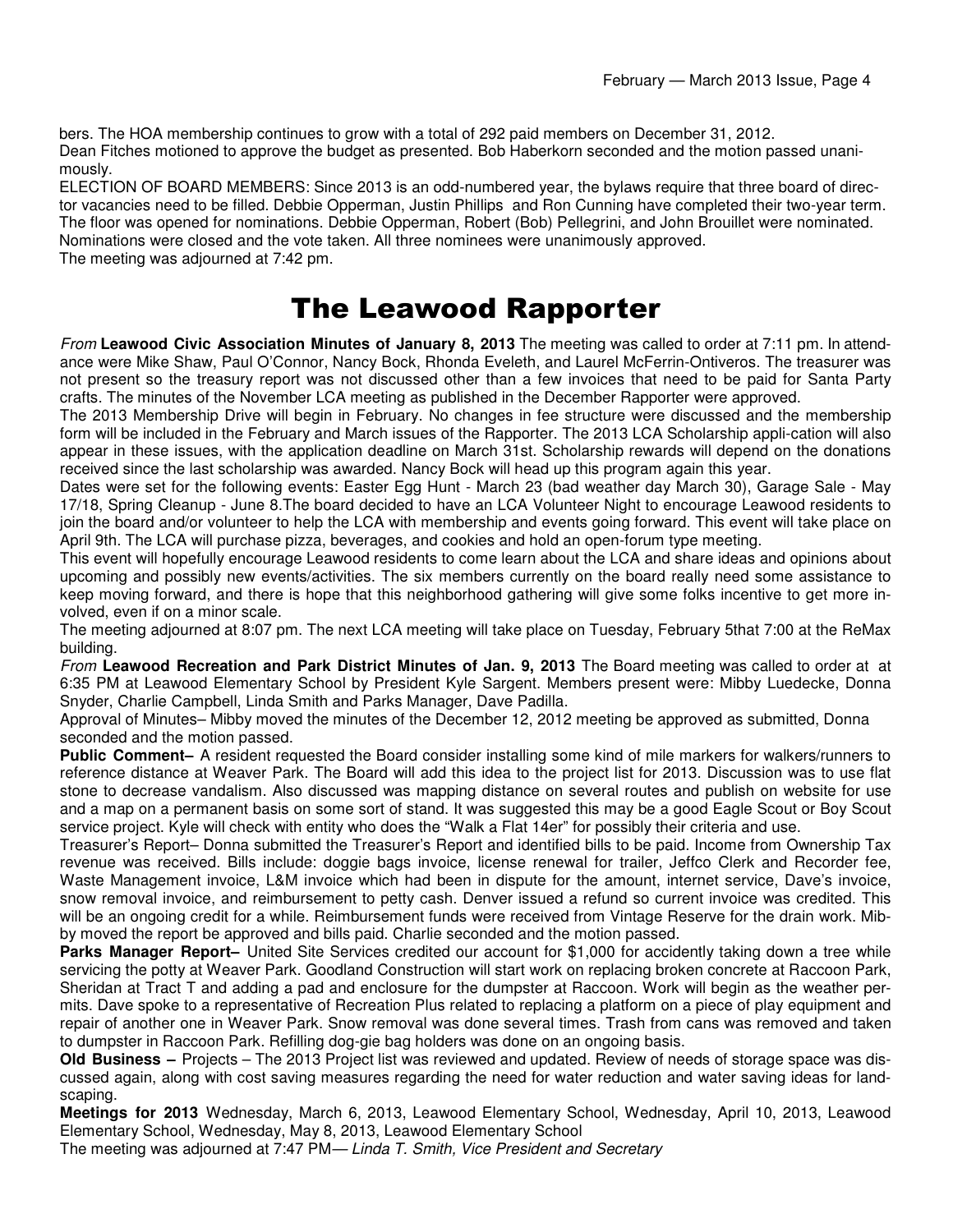# Williamsburg II News

**President's Message** Good riddance January! Not only were we left with the post-holiday blues, but many football fans had to swallow a bit-ter defeat! And we all endured some brutal cold temperatures.

Welcome February, where we know warmer weather is on the horizon and we can all enjoy more daylight each day. Our annual dues drive is well underway and I'm pleased to report that we're already ahead from this time last year. Please continue to support your community and thank you!

Elsewhere in this month's newsletter, see a list of planned events for 2013 as well as an article highlighting recent achievements at Ute Meadows Elementary School. Feel proud to live in a community with a school staffed by stellar educators! Williamsburg II remains a much desired community in which to live. Thank you to all who contribute, cooperate and work hard to keep it that way.

From **HOA Meeting Minutes for January 8, 2013** Mike Eppers called the meeting to order at 7:15 p.m. In attendance were Mike Eppers, Susan Ganz, Debra White and Winnie Burdan. Committee member Bill Ganz also attended.

Treasurer's Report: Susan Ganz, presented the Budget for 2013. After brief discussion, the budget was approved as written. All 2012 bills have been paid. Beginning balance for 2013 is \$1,776.33. As of tonight's meeting, 2013 dues are trending ahead of last year at this time – thank you to the early responders.

Historian: Deb White has the Historian's book up to date with Hayride pictures and names of lighting contest winners. Old Business: The Hayride was well attended and everyone seemed to enjoy themselves. Board will follow up with Bear Creek Ranch for a tentative booking date for the 2013 HOA hayride. Looking at December 14th.

New Business: We are still looking for another board mem-ber. If you are interested please contact one of the current mem-bers. Mike Eppers brought up the message board at Ute Meadows Elementary stating the Awards given to Ute Meadows. He will write an article for next month with an explanation of these awards as they are quite prestigious. Dates were looked at for the 2013 Williamsburg II Events. They are planned as follows: Egg Hunt Saturday March 23, 10AM; Garage Sale June 7 & 8, pending Canterbury's plans; July 4th 10AM Bike Parade; Movie Nite July 20 at dusk; Sept Something to be announced; Hayride & Santa Sat Dec 14, 4 - 6PM; Lighting Contest Wed Dec 18 7PM. The meeting adjourned at 8:13 p.m

Jefferson County Home Occupation Regulations—Section 9: Home Occupations (orig. 6-23-81; am. 4-20-10)

A. Intent and Purpose

1. To provide for the operation of commercial activities on lots, parcels or tracts of land used for residential purposes under certain conditions. Such commercial activities shall be defined as "home occupations". (orig. 6-23-81)

2. Contained in this section is a listing ofpermitted home occupations along with conditions, exclusions, limitations and regulations regarding such home occupations. (orig. 6-23-81)

B. Permitted Home Occupations

The following home occupations are permitted providing the requirements and conditions of paragraph "C" below are met: (orig. 6-23-81; am. 12-17-02)

1. Craft work, such as the making of pottery and jewelry. (orig. 6-23-81)

- 2. Garment work, such as tailoring, dressmaking, millinery work, ironing and garment repair. (orig. 6-23-81)
- 3. Office facilities for sales representatives, professional consultants and professional services. (orig. 6-23-81)

4. Repair services for small electronic, electrical and mechanical appliances. (orig. 6-23-81)

5. Tutoring, music lessons, dance lessons and similar specialized tutorial or instructional endeavors provided no more than 1 student is present at a time. (orig. 6-23-81)

6. Artistic endeavors, such as art studios, portrait studios, photography studios, writing and lithography. (orig. 6-23-81)

7. Garage sales, not to exceed 3 sales per calendar year and which shall not be held for more than 4 consecutive days per sale. (orig. 6-23-81)

8. State licensed or certified small day-care home. (orig. 6-14-88; am. 7-12-05; am. 10-25-05)

C. Conditions and Requirements

Home occupations shall be operated subject to the following: (orig. 6-23-81)

1. Such home occupation shall be in conformance with other existing laws and regulations of theCounty. (orig. 6-23-81; am. 12-17-02)

2. Such home occupation shall be conducted entirely within a lot, parcel or tract of land and carried on by the inhabitants living there. The home occupation is limited to the use of 1 additional employee beyond those living on the subject property. (orig. 6-23-81; am. 7-1-03)

3. Such home occupation shall be clearly secondary to the use of the lot, parcel or tract of land for residential purposes and shall not change the character thereof. (orig. 6-23-81)

4. The total area used for such home occupations shall not exceed 25 percent or no more than 800 square feet of floor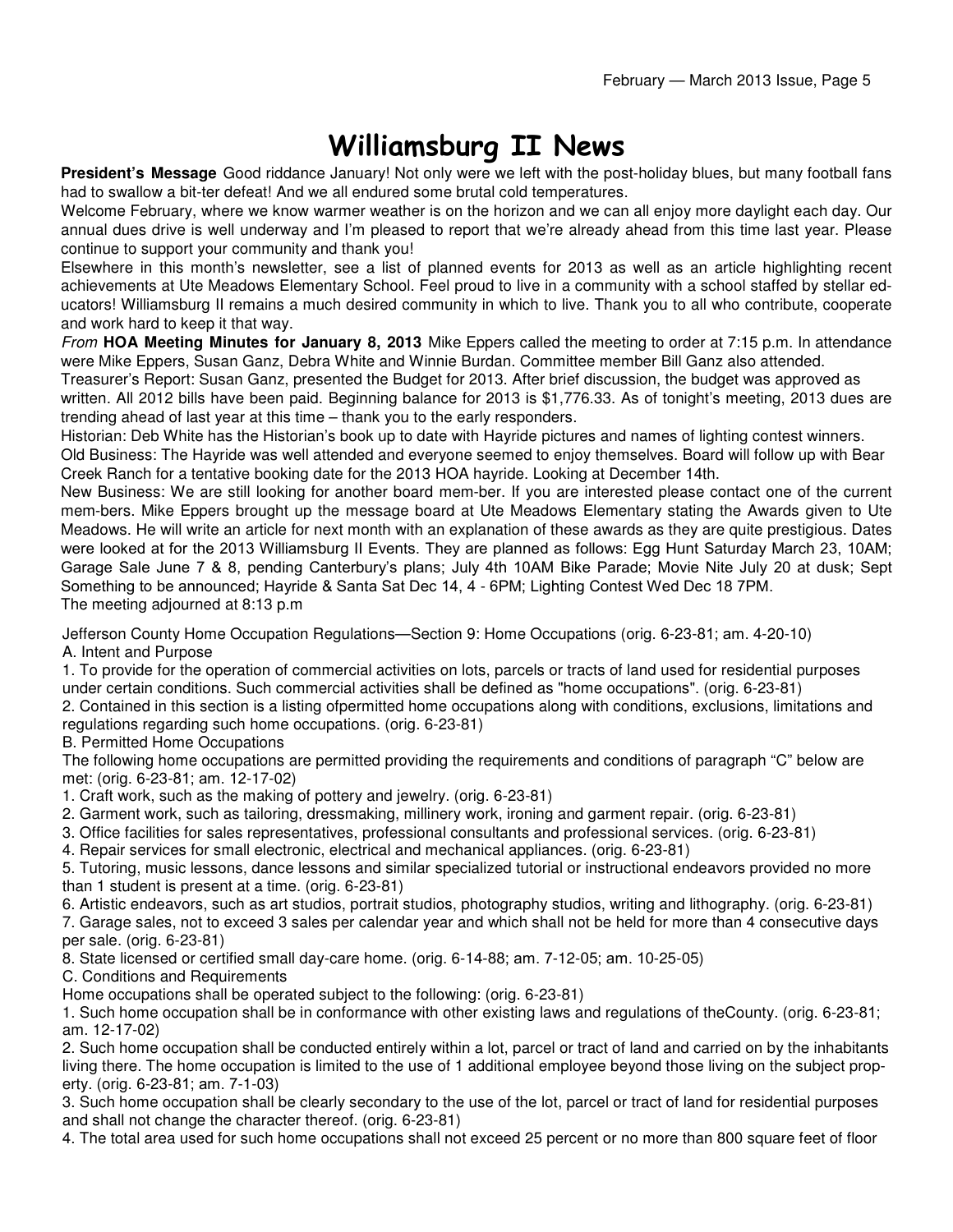area per lot, parcel or tract of land and shall be limited to the main residential structure, except for state licensed or certified day-care homes which may utilize outdoor play areas. (orig. 6-23-81; am. 6-14-88; am. 7-1-03)

5. There shall be no more than one wall sign advertising the home occupation. The sign shall be

limited to a maximum of 4 square feet and shall have no exterior, interior or neon lighting. (orig. 6-23-81; am. 12-17-02; am. 7-1-03)

6. All incidental storage of stock, supplies or products shall be contained within the total area used for the home occupation. (orig. 6-23-81; am. 12-17-02)

7. There shall be no exterior storage on the lot, parcel or tract of land of material or equipment used as a part of the home occupation. (orig. 6- 23-81)

8. There shall be no offensive noise, vibration,smoke, dust, odors, heat or glare noticeable beyond any boundary line of the lot, parcel or tract of land due to the conduct of the home occupation. (6-23-81)

9. The home occupation may increase vehicular traffic flow and customer parking by no more than 2 additional vehicles at a time, except for state licensed or certified day-care homes. (orig. 6-23-81; am. 6-14-88; am. 7-1-03)

D. Specific Exclusions and Limitations

1. Exclusions - In no event shall any of the home occupations listed above be interpreted to include the following commercial activities: (orig. 6-23-81)

a. Body or mechanical repair, modification, or painting of motor vehicles and repair of internal combustion engines. (orig. 6-23-81)

b. Animal hospital or kennel. (orig. 6-23-81)

c. Medical/dental facilities other than office consultation services. (orig. 6-23-81)

d. Health care facility providing residential services. (orig. 6-23-81)

e. Restaurant. (orig. 6-23-81)

2. Limitations – There shall be no more than 2 home occupations operated on 1 lot, parcel or tract of land. (orig. 6-23- 81)

E. Administrative Exception

The following home occupations may be allowed upon approval of an Administrative Exception as set forth in Section 3 of this Zoning Resolution: (orig. 7-1-03)

1. Hair, nail or similar beauty salon or barber shop. (orig. 7-1-03)

2. Mail-order business. (orig. 7-1-03)

3. Large day-care homes. (orig. 10-25-05)

F. Board of Adjustment Home occupations, except those specifically excluded above, which do not meet the provisions of this section may be allowed upon approval of the Board of Adjustment under conditions set forth in Section 4 of this Zoning Resolution. (orig. 6-23-81; am. 12-17-02)

**COHOPE Treasury Activity: February 2013 W. R. Moore, Treasurer Beginning Balance Feb. 6, 2013 \$ 1645.77**

| <b>Deposits</b>              |         | S | 0.00    |
|------------------------------|---------|---|---------|
| Withdrawals                  |         | S | 113.01  |
| Website charge               | \$20.97 |   |         |
| March newsletter \$8.46      |         |   |         |
| Ending Balance March 6, 2013 |         | S | 1616.34 |

**Board Appointments Pest Inspector** At its Feb. 12 public hearing, the BCC reappointed current Parks Department employee, Alicia Doran, as the Jefferson County Pest Inspector. She was also issued a pest inspector license. Doran began working for Jefferson County in 1998 as the Weed and Pest Management Specialist.

Her duties as the pest inspector include coordinating, planning and implementing the noxious weed and pest management plans for the county. She provides technical weed and pest management assistance to other agencies and the public. She also responds to noxious weed and pest related complaints.

**C-470 Coalition Update** At the Jan. 29 staff briefings, the BCC

was briefed on the latest information from the C-470 Coalition. Since the last briefing in November, a public survey was completed specific to C-470 Segment 1, Kipling Parkway to Interstate 25.

The survey revealed that public support was highest for a sales tax funding alternative and support for an express toll was much higher than an all-toll alternative. Jeffco residents showed the lowest level support for the express toll compared to those surveyed from Douglas and Arapahoe counties. Jeffco residents supported other funding sources such as a sales or property tax.

The Jeffco Transportation and Engineering Division also has concerns with the express toll alternative and believes it would not be the best solution nor equitable for Jeffco residents. It recommended, and the BCC agreed, to take a neutral position regarding the express toll lanes for Segment 1.

The coalition was initiated by the Douglas County Commissioners in February 2011 to look for ways to improve C-470. Several counties and cities are members, including Jeffco. Currently, Commissioner Donald Rosier serves on the coalition's Steering Committee and Director of Transportation and Engineering, Kevin French, serves on the Technical Working Group. For more information, please visit www.c470coalition.com.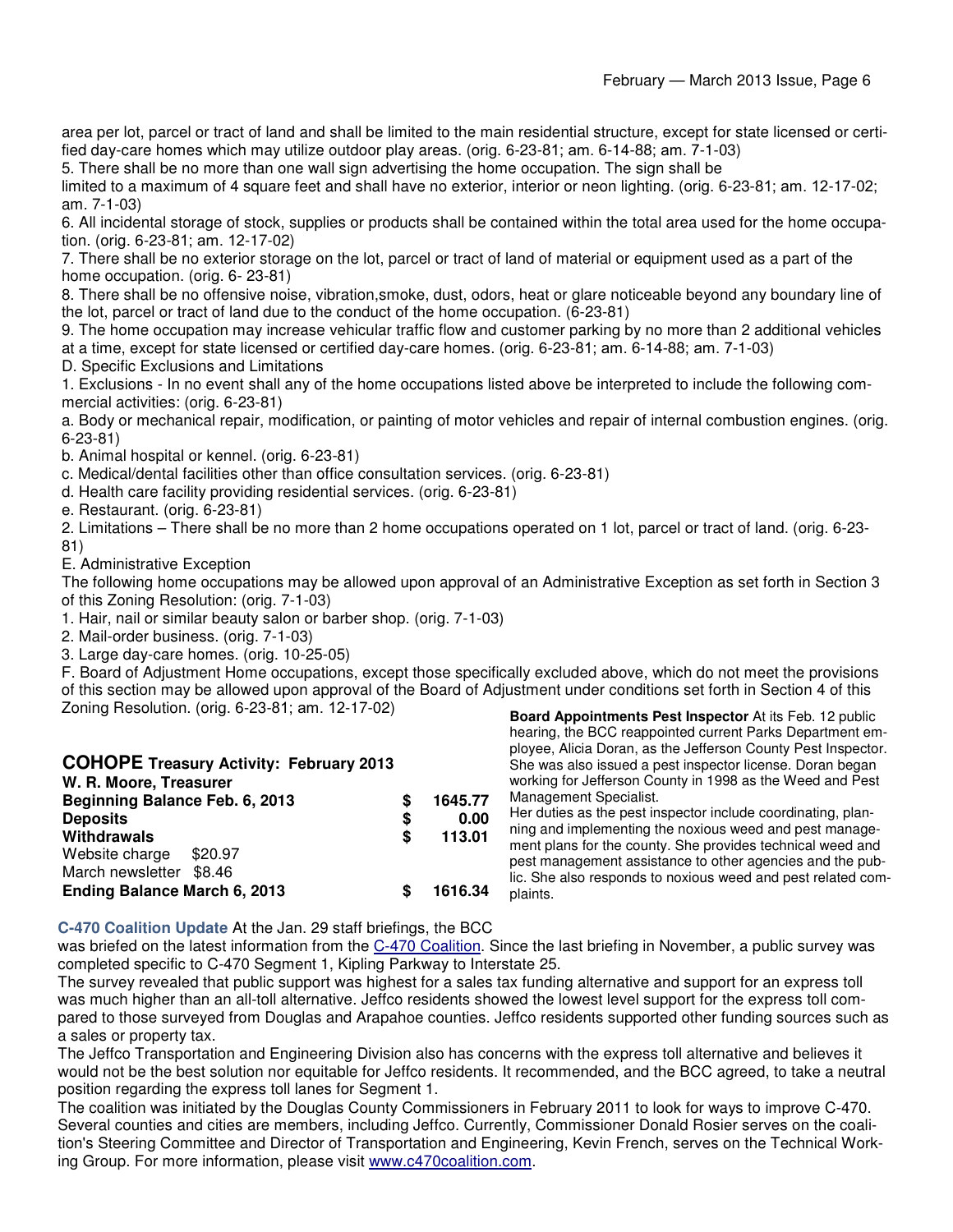**When In Doubt, Get Out!** By Sheriff Ted Mink— There is an old saying that we'd like to put to rest. The idea is inaccurate, and deceiving. We wait cautiously every year to use the term. This would be about the time to dig it out. We've already had three fires. So to say that 'Wildland Fire season' is approaching is a falsity. Quite frankly it isn't upon us---it has already begun.

The Front Range is no stranger to wildland fire. A revival of our evacuation levels, and collaborative efforts with the Ready, Set, Go! initiative amplify our existing emergency preparedness public education efforts. Our aim is to achieve the common goal we all share; preventing a loss of any



Sheriff Ted Mink

kind. With large fires occurring month of the year, evacuations have become more commonplace. We encourage the adage, 'when in doubt, get out!' If you feel threatened, go! Keep in mind, in some cases, there is no time for formal evacuation notifications due to quickly changing conditions.

**Evacuation Levels Level 1: Be ready.** There is an incident in the area. Residents are advised of the level 1 evacuation and are asked to leave if they need additional time to exit an area or have health conditions (especially respiratory conditions that could be made worse by smoke). Residents are encouraged to move livestock and pets out of the area, and to prepare for a full evacuation. Evacuations are voluntary, but residents are encouraged to leave if concerned. There will be no road closures in effect in most cases.

This is when you are thankful you took appropriate planning actions, long before the threat of a wildland fire. You've already created defensible space by clearing brush and other fuels away from your home. You've used fire-resistant landscaping and hardened your home with fire-safe construction measures. You assembled emergency supplies and belongings in a safe spot. And, you planned escape routes and made sure all those residing within your home know the plan of action. Need help with your emergency planning? Go to the Jeffco Sherriff website for the Jefferson County Emergency Preparedness Guide.

**Level 2: Leave soon.** Residents are notified there is a full evacuation and are informed to leave. Evacuations are mandatory and entry to evacuated areas may be denied. Residents are encouraged to evacuate as soon as possible. Residents MAY have time to gather necessary items, but doing so is at their own risk.

**Level 3: Leave immediately!** Residents are notified there is immediate and imminent danger, and they should evacuate immediately. DO NOT delay leaving to gather any belongings or make efforts to protect your home. Leave immediately and as quickly as possible. Doing so will not only support your safety, but will allow firefighters to best maneuver resources to combat the fire.

**Ready, Set, Go!** Don't let the first time you educate yourself on wildland fire be in the aftermath. Join with us and be a part of Ready, Set, Go! Ready, Set, Go! is designed to teach individuals how to best prepare themselves and their properties against nature's threats, and how to be best prepared to evacuate.

The Ready, Set, Go! initiative is a three step process, or action plan, to prepare properties long before a fire is upon you; get set to depart from ones home; and to understand the role of evacuation in our area. The initiative significantly increases the safety of the homeowner and family. Not to mention, it allows the firefighters to best do their job of extinguishing the fire, thus increasing the chance of saving homes and loved ones.

**Ready:** Make a list of your 5P's: People, Pets, Pills, Photos and important Papers. Shut off natural gas and propane. Place metal (not wooden) ladders against the side of your house. If time permits, remove combustibles (patio furniture, firewood, etc.) within 30 feet of your home. If you have sprinklers (with adequate water supply), place them around your home, connected and ready to be turned on. Put on any protective clothing and gear you are not already wearing. Close windows and doors to the house to prevent sparks and embers from blowing inside. Close all doors inside the house to prevent draft. Take down your drapes and curtains and close all blinds to deflect heat. Leave exterior and interior lights on to offer visibility to responders. Fill all bathtubs, sinks and other containers with water to deflect heat. **Set:** Take a deep breath and remember your plan. Lives always take priority over property. Face your car toward the street and close all windows. Keep the keys handy. Load your 5P's into the car. Wear protective clothing made of natural fabrics such as heavy denim, cotton, and pure wool to shield you from heat, embers and flames. Wear sturdy shoes, a long-sleeved shirt tucked into pants, hat, and a handkerchief. Have thick canvas or leather gloves, and light-colored goggles on ready. As you leave, post a visible form of notification that identifies that you have evacuated. Hang a white cloth at the end of your driveway. If you have time, write "evacuated" on it.

**Go!:** Tune into the local news radio station and listen for instructions. Obey orders of law enforcement and fire department officials. Follow the emergency instructions regarding evacuation routes. Your normal route may not be the safest. Drive with your headlights on for visibility and safety. Do not block access to roadways for emergency vehicles or other evacuees. Do not abandon vehicles on the roadway. Do not stop to let pets have a break. Drive calmly, obey the rules of the road and pay special attention to fire trucks.

The Ready, Set, Go! program is the result of a nation-wide discussion on how to protect homes and lives in what the fire service calls the Wildland-Urban-Interface - where development meets natural vegetation - and the Ember Zone, an area where the wind driven ember fall-out from a wildland fire can threaten property and lives. The program was developed